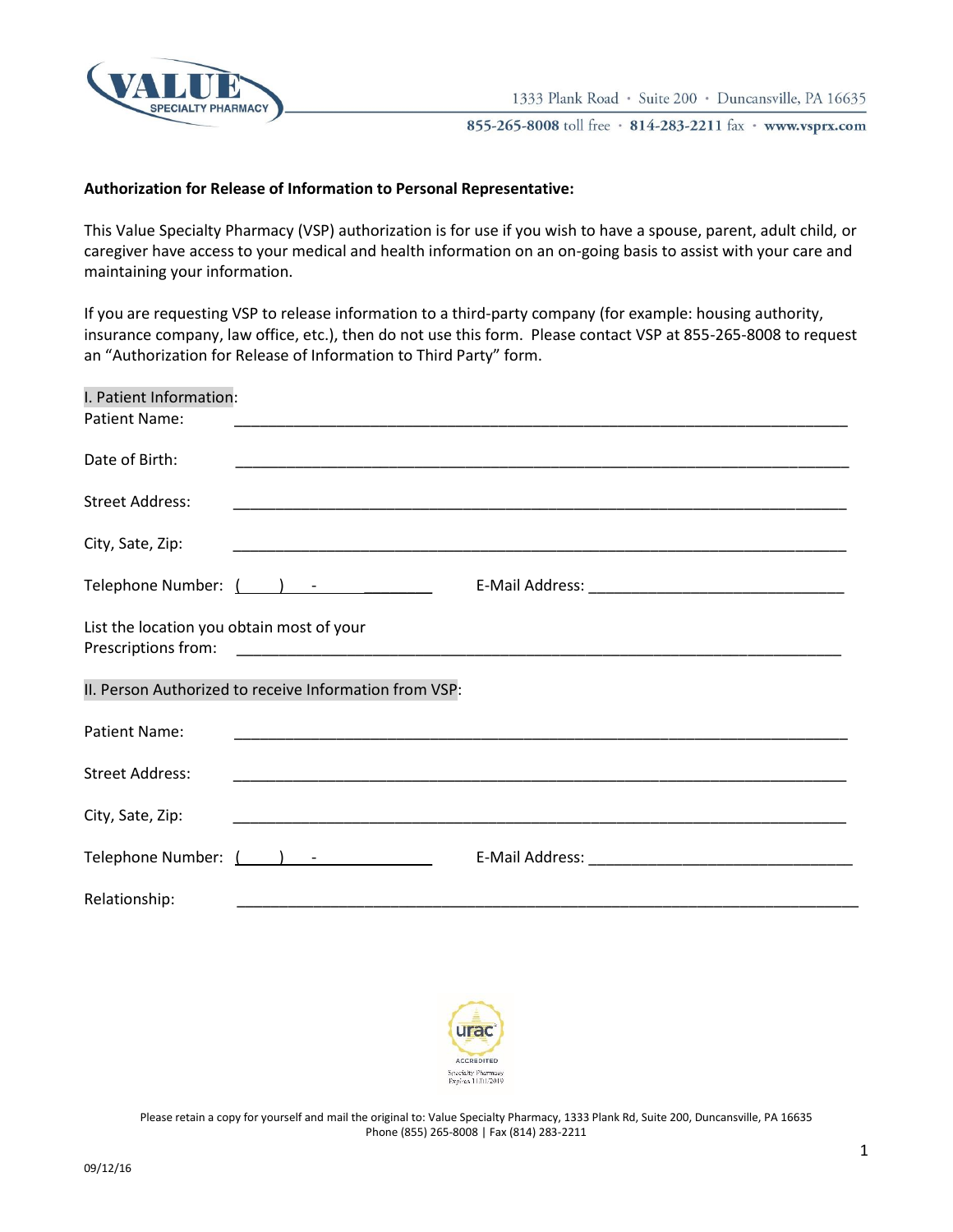

III. Describe or list the information you are asking us to release:

Any and all prescription information related to medical/health services received.

IV. List the specific purpose for requesting this information:

To assist with the management of my care, maintenance of information and administrative functions on my behalf relating to the services/products I receive from VSP.

\_\_\_\_\_\_\_\_\_\_\_\_\_\_\_\_\_\_\_\_\_\_\_\_\_\_\_\_\_\_\_\_\_\_\_\_\_\_\_\_\_\_\_\_\_\_\_\_\_\_\_\_\_\_\_\_\_\_\_\_\_\_\_\_\_\_\_\_\_\_\_\_\_\_\_\_\_\_\_\_\_\_\_\_\_\_\_\_\_\_\_

V. Expiration Date:

This authorization expires annually from the date signed unless otherwise indicated by patient.

| I wish this to expire on |       |     |      |
|--------------------------|-------|-----|------|
|                          | Month | Dav | Year |
| Patient signature:       |       |     |      |
| Date:                    |       |     |      |

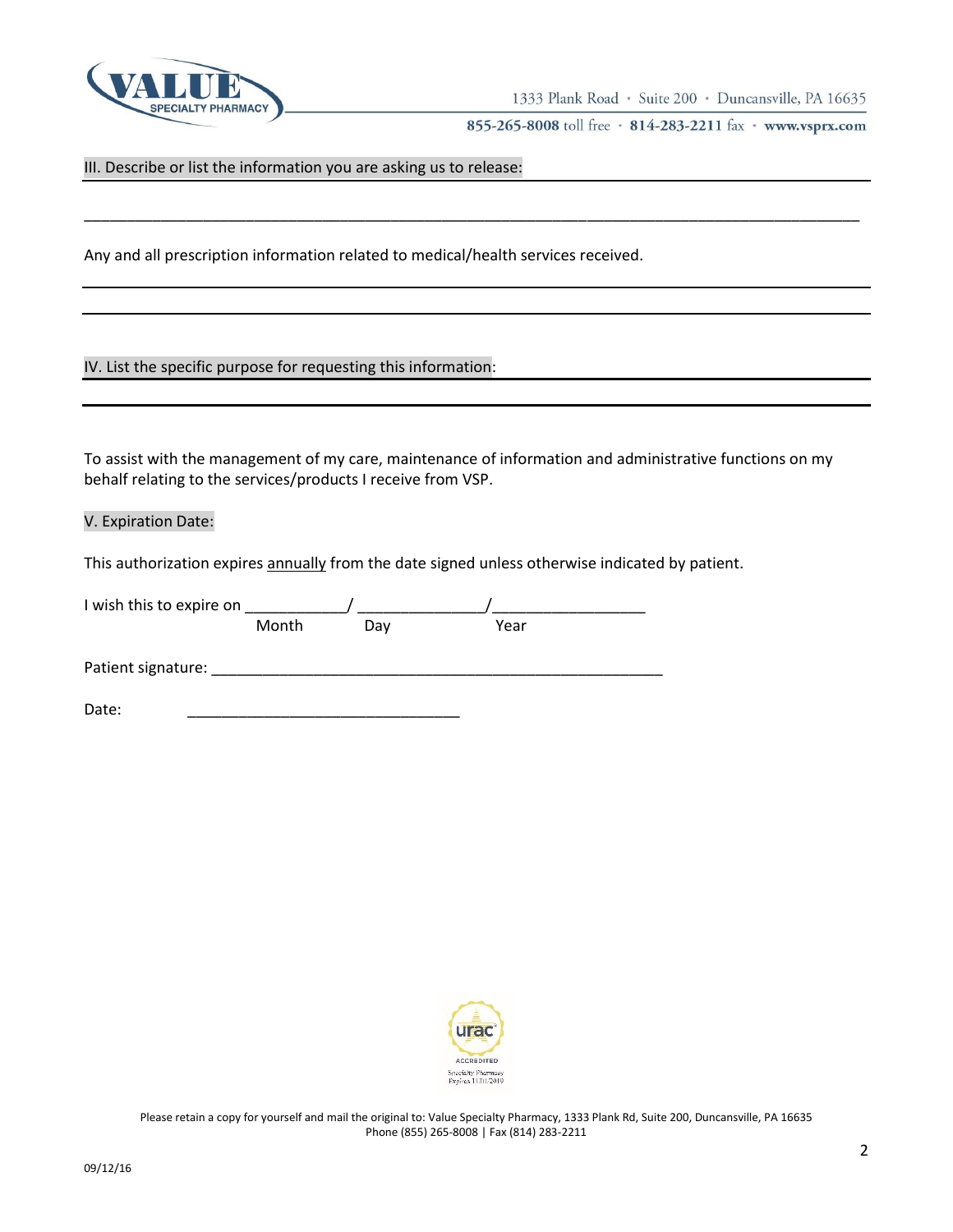

## VI. Information Regarding this Authorization:

- You have the right to revoke this Authorization in writing to VSP Privacy Officer at any time. The revocation is only effective after it is received and logged by VSP. Any use or disclosure made prior to a revocation is not included as part of the revocation.
- Refer to VSP's Notice of Privacy Practices for permitted uses and disclosures of protected health information ("PHI"). You may obtain a copy of this Notice from the VSP Privacy Officer or call 855-265- 8008. Please keep a copy of this authorization for your records.
- Once PHI is disclosed to others, it may be redisclosed by them to persons or entities that were not subject to the privacy regulations which means that the PHI may no longer be protected by regulations.
- Privacy regulations prohibit the conditioning of treatment, payment, enrollment or eligibility for benefits on signing this Authorization.
- This Authorization must be signed and dated by the patient or signed and dated by the patient's personal representative. If patient's personal representative signs the Authorization, please provide appropriate documentation and description of that person's ability to act on behalf of the patient.

## VII. Signature:

By signing below, I authorize Value Specialty Pharmacy to use or disclose my Protected Health Information as described above.

\_\_\_\_\_\_\_\_\_\_\_\_\_\_\_\_\_\_\_\_\_\_\_\_\_\_\_\_\_\_\_\_\_\_\_\_\_\_\_\_\_\_\_\_\_\_ \_\_\_\_\_\_\_\_\_\_\_\_\_\_\_\_\_\_\_\_

\_\_\_\_\_\_\_\_\_\_\_\_\_\_\_\_\_\_\_\_\_\_\_\_\_\_\_\_\_\_\_\_\_\_\_\_\_\_\_\_\_\_\_\_\_\_

Signature Date Date of the Date of the Date of the Date of the Date of the Date of the Date of the Date of the Date of the Date of the Date of the Date of the Date of the Date of the Date of the Date of the Date of the Dat

Printed Name

VIII: Please keep a copy for your records and mail the original signed form to: VSP Privacy Officer, One Golf View Drive, Altoona, PA 16601; Phone: (855) 265-8008; Fax (814) 283-2211